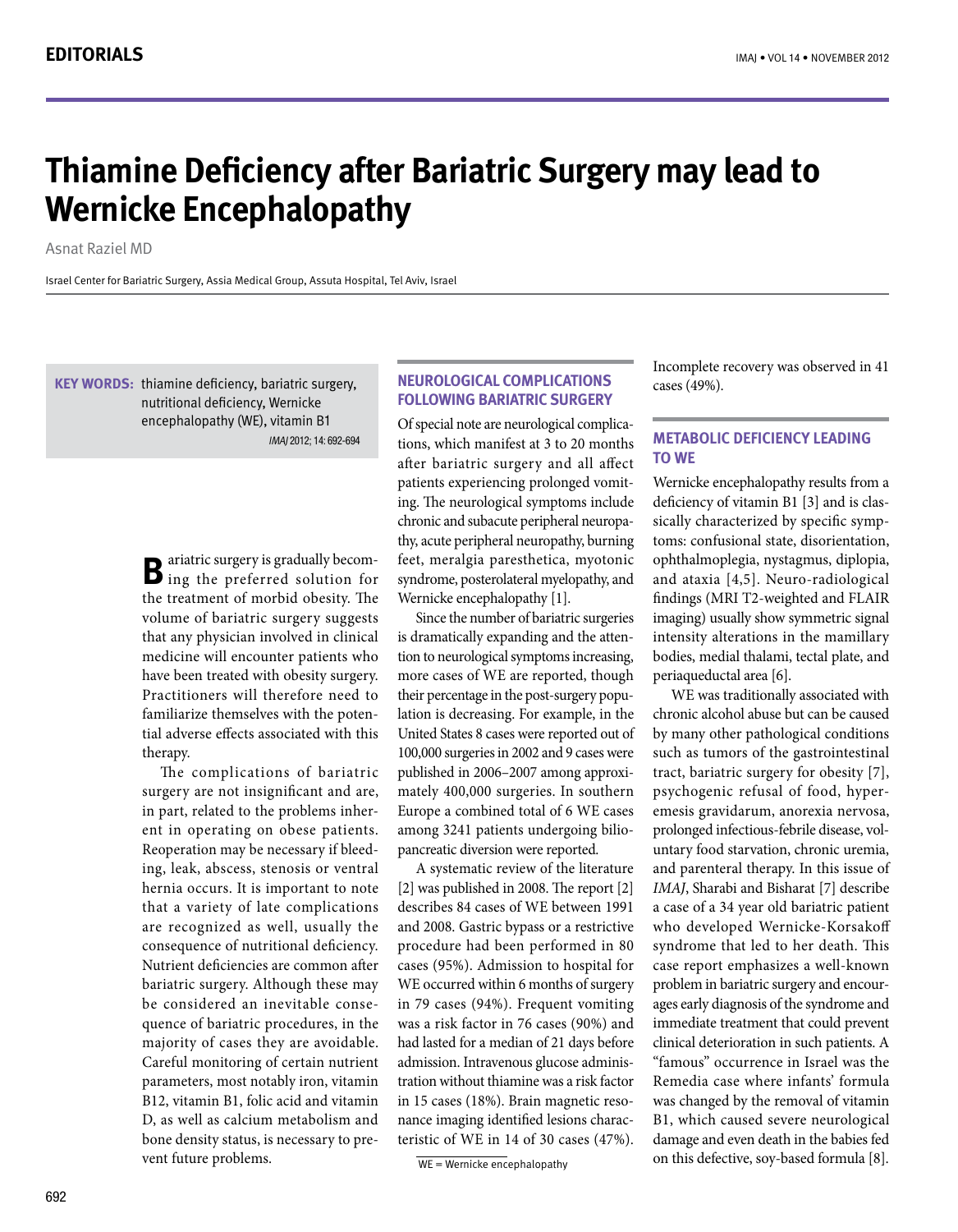# **DIETARY RECOMMENDATION OF WIT B1 PRE- AND POST-BARIATRIC surgery**

Vitamin B1, also known as thiamine. lism. The thiamine-dependent enzymes plays a central role in cerebral metaboessential for the cerebral metabolism of glucose use thiamine pyrophosphate as a cofactor, accounting for 80% of the total thiamine present in nervous tissues [3]. The dietary requirement for thiamine is proportional to the caloric intake of the diet and ranges from  $1.0$  to  $1.5$  mg/ day for healthy adults. Since thiamine is a water-soluble vitamin, it is not stored in the body and the excess is excreted in the urine. A state of severe depletion in patients on a strict thiamine-deficient diet becomes evident within 18 days [9]. Moreover, the pharmacological half-life of orally or parenterally administered thiamine is in the order of minutes and should be taken into account when treat-<br>ing thiamine deficiency [10].

Morbidly obese patients have poorly controlled dietary habits. Their intake hydrates, and since they also often use is high in calories and refined carboties, they are subject to a superimposed diuretics for the treatment of comorbidithiamine deficiency. A study published in tive morbidly obese patients who were 2005 [11] indicated that of 303 consecuscheduled for weight-reduction surgery, 47 patients (15.5%) presented with low preoperative thiamine levels. Although the deficiency is usually subclinical it can be assumed that with higher demands due to surgery, rapid weight loss and loss of absorptive area after weight-reduction surgery, this subclinical preoperative deficiency may become full-blown and potentially fatal. The authors suggested that patients who are diagnosed with low thiamine levels before surgery be given 100 mg of thiamine orally twice daily for 1 month or until their thiamine levels are satisfactory. An initial parenteral route should be considered to ensure maximal bioavailability of thiamine.

During follow-up, for patients with

marginal low serum thiamine levels and venous thiamine treatment at a dose of prolonged nausea and vomiting, intra-100 mg every 6–8 hours (depending on the neurological condition of the patient) for 48 hours, followed by 100 mg of thiamine orally twice daily for 1 month tamin supplementation. In most cases, is advocated, in addition to oral multivithiamine deficiency symptoms disappear within 24 hours, but it can take as long as 4 months [12]. Prolonged vomiting should be considered as an indication for empiric thiamine treatment, even without biochemical deficiency [11]. In addition, a thiamine-rich diet as found in various foods such as enriched bread and cereals (whole grain and enriched), peas, beans, nuts, brown rice, and meats (especially beef and pork) is recommended.

## **THE TYPE OF BARIATRIC SURGERY**

The risk of WE evolvement depends also on the type of bariatric surgery performed. Purely restrictive operations, such as laparoscopic adjustable gastric banding and vertical banded gastroplasty, tend to cause fewer deficiencies than do roscopic Roux-en-Y gastric bypass and malabsorptive procedures such as lapabiliopancreatic diversion [13,14]. It is tomy leads to fewer nutrient deficiencies reported that laparoscopic sleeve gastrecscopic Roux-en-Y gastric bypass [15]. in the first 2 years compared to laparo-

### **RECOVERY OF WE PATIENTS**

A significant number of WE patients, if recognized early, fully recover after thiamine administration. A systematic literature review since 1991 [2] reports the clinical outcome of WE in 83 patients after  $0-20$  months follow-up (median 5 ery was complete in 42 cases (51%) months). Outcomes show that recovand incomplete in 41 (49%). Frequent sequelae were cognitive impairments (n=16), gait difficulties (n=13) and nys-<br>tagmus (n=7).

## **Conclusions**

Clinicians should suspect the diagnosis ness occur in patients with malnutrition of WE, especially if changes in consciousor malabsorption as a consequence of gery or due to malignant tumors of the prolonged vomiting after bariatric surgastrointestinal tract. Thiamine levels pre- and post-surgery should be carefully monitored and a thiamine supplement should be administered before surgery min B1 and immediately post-surgery in patients with low blood levels of vitain all patients until adequate levels mendations can be found in a detailed are attained. These and other recomguidelines manuscript published by the American Society for Metabolic and Bariatric Surgery in 2008 [16].

In our bariatric center all patients gery, by a multidisciplinary team are evaluated thoroughly before surincluding a bariatric surgeon, dietician, psychologist, and an endocrinologist when considered necessary. Follow-up is performed every 3 months in the first year post-surgery and once a year in the subsequent period. All patients are prescribed a multivitamin formula for tional values are satisfactory. In addition the first year post-surgery or until nutrises and assessments of co-morbidities, to physical examinations, blood analypatients are carefully monitored by a dietician and a psychotherapist and participate in a cognitive behavioral therapy program.

#### **Corresponding author:**

Dr. A. Raziel

Israel Center for Bariatric Surgery, Assia Medical Group, Assuta Hospital, Tel Aviv 69710, Israel email: drraziel@zahav.net.il

#### **References**

- 1. Abarbanel JM, Berginer VM, Osimani A, Solomon H, Charuzi I. Neurologic complications after gastric restriction surgery for morbid obesity. Neurology 1987; 37: 196-200.
- 2. Aasheim ET. Wernicke encephalopathy after **bariatric** surgery: a systematic review. Ann Surg 2008; 248: 714-20.
- 3. Fattal-Valevski A. Thiamine (vitamin B1). *JEBCAM & Complementary Based-Evidence of Journal*